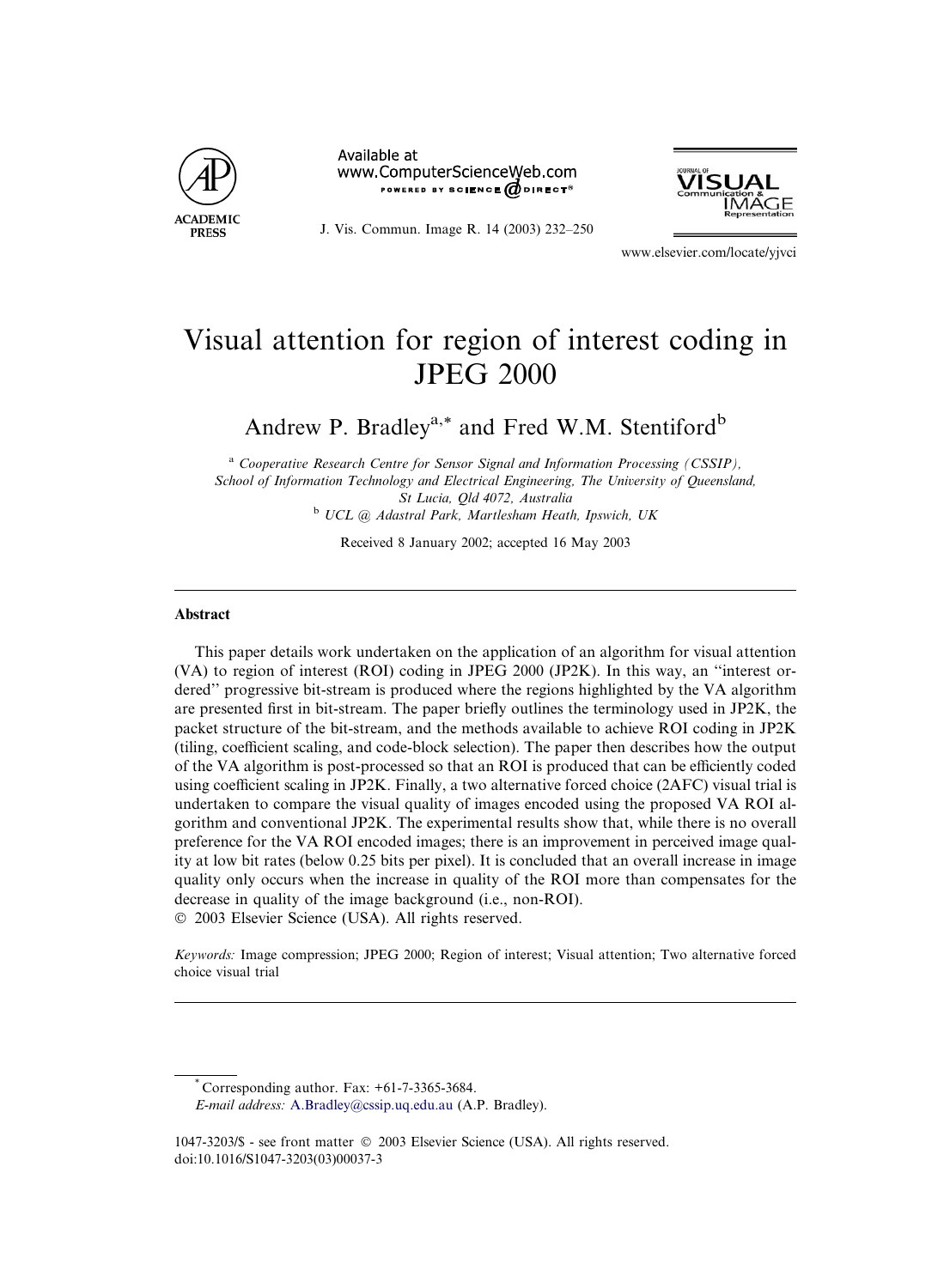# 1. Introduction

With the introduction of third generation (3G) mobile phones there will be an increasing demand for the efficient transmission of multi-media data, such as speech, audio, text, images, and video. Of these multi-media data types image and especially video data will provide the toughest challenges because of their high bandwidth and user expectations in terms of high quality of service. Therefore, to enable the successful adoption of 3G applications, the transmission of multi-media data must be at high compression ratios and be of a perceptually high quality. One potential method of improving perceived image quality, which has received some previous attention, is to vary the bit-rate, and therefore the quality, spatially across the image. In this way, the most visually important regions of an image are encoded to a higher quality and bits are not wasted on visually unimportant areas in the background. This is often referred to as region of interest (ROI) coding (Daly et al., 1998; Privitera and Stark, 2000). In this paper we shall investigate the ROI coding capabilities of JPEG 2000 (JP2K) in an application where the ROI is automatically detected using an algorithm for visual attention (VA). It is the aim of this paper to establish the conditions under which VA ROI coding provides an *overall* improvement in perceived image quality compared to convention JP2K. In particular, the paper reports results of how human observers judge overall image quality when comparing images with constant spatial quality and images where the quality varies spatially.

JPEG 2000 is the latest image and video compression standard developed by the International Organisation for Standardisation/International Telecommunications Union (ISO/ITU-T). JP2K has been designed complement the current JPEG standard (Pennebaker, 1993) by providing improved compression performance and a rich set of new functionalities (Christopoulos et al., 2000). JPEG 2000 Part I, the core-coding algorithm, became an international standard in December 2000 (Taubman and Marcellin, 2001) and further work is ongoing to tailor the standard to specific applications, such as medical imaging and video coding. JP2K provides, in a single bit-stream, a broad set of functionalities, such as: progressive transmission by resolution, quality, component, or location; random access; loss-less to lossy compression; and error tolerance (Christopoulos et al., 2000). The specific functionality investigated in this paper is the ability of JP2K to encode a ROI in an image with more detail than the background. In this paper JP2K ROI coding is used in combination with an algorithm for VA (Stentiford, 2001a,b) to provide a progressive bit-stream where the regions highlighted by the VA algorithm are coded as an ROI and presented first in the bit-stream. This results in an *interest ordered* bitstream where any valid bit-stream termination results in an image where the ROI is coded to a higher quality than the background. The efficacy of this technique is then evaluated using a visual trial to determine under what conditions it provides an increase in overall perceived image quality over conventional JP2K.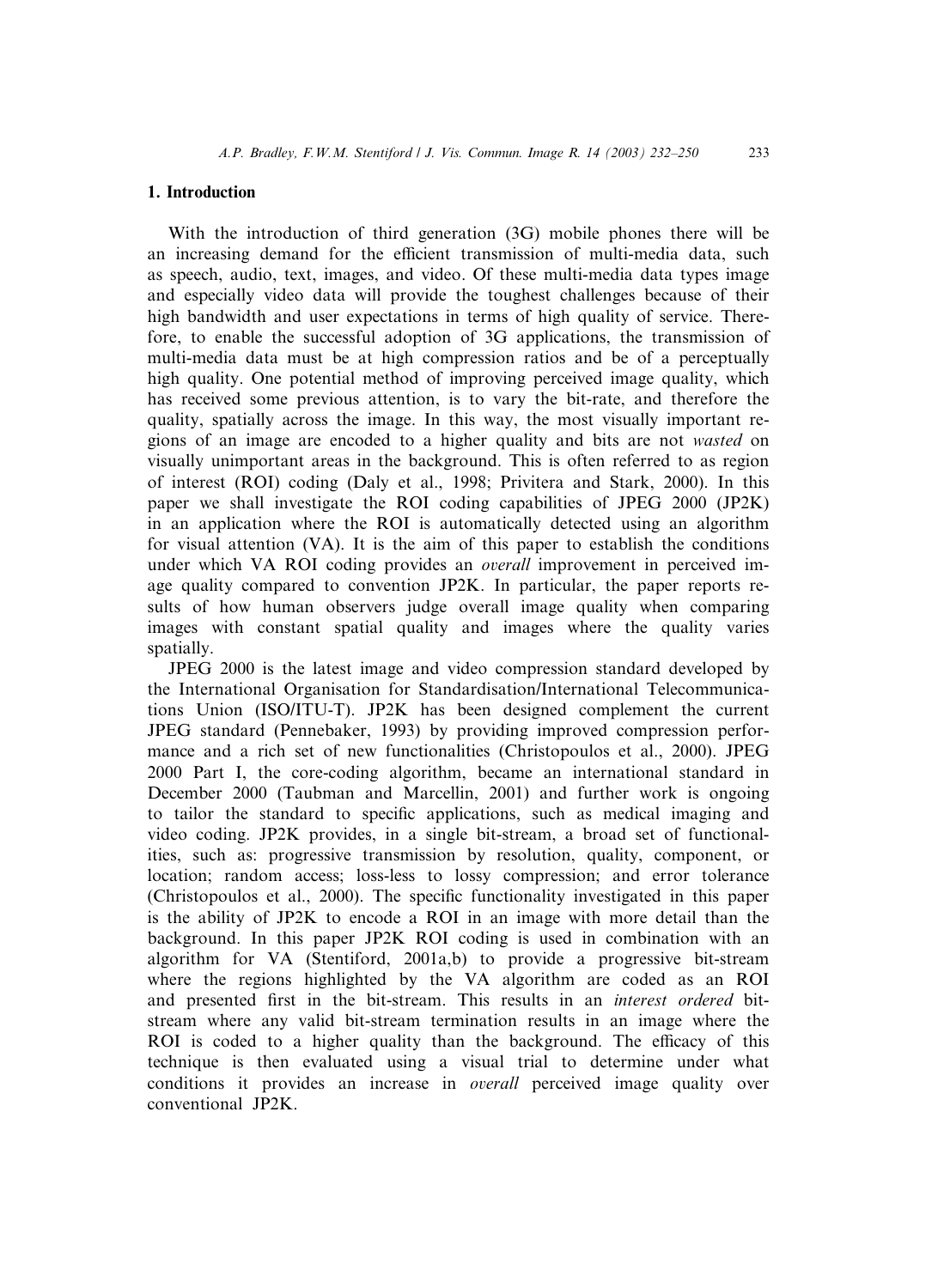## 2. The JPEG 2000 standard

The philosophy behind JP2K is that an image is encoded once (perhaps to the loss-less level) and then it is then up to the decoder (or a transcoder) to extract a sub-set of the bit-stream from which to reconstruct an image of the required spatial resolution and quality. To enable this functionality JP2K has a highly structured bitstream, with a main header that describes the image and coding parameters used and a series of packet headers that describe the sub-set of wavelet coefficients contained in the packet. Some of the terminology used can be briefly defined as follows:

Tile. Consists of a whole image or a rectangular (non-overlapping) sub-image. Component. (Normally) a single colour plane of an image.

Decomposition level. A collection of wavelet sub-bands that have the same span with respect to the original samples, i.e., they are from the same resolution.

Code-block. A rectangular grouping of wavelet coefficients from the same sub-band and tile-component.

Precinct. A sub-division of a tile-component within a resolution.

Layer. A collection of encoded bit-planes, or sub-bit planes, from one, or more, code-blocks of a tile-component. Layers have an order for encoding and decoding that must be preserved.

The data contained in each packet in the bit-stream is from one layer of one decomposition level of one component of an image tile. The basic structure of a JP2K packet is illustrated in Fig. 1. For further details of the bit-stream syntax and the JP2K coding and decoding process, refer to Christopoulos et al. (2000) or Taubman and Marcellin (2001).

# 2.1. Region of interest coding in JPEG 2000

Region of interest (ROI) coding is important in applications where certain parts of an image are of a higher importance than the rest of the image. In these cases the

|                                                      | Tile   Component   Layer   Resolution   Precinct |  |  |    |  |  | Data |  |  |
|------------------------------------------------------|--------------------------------------------------|--|--|----|--|--|------|--|--|
| 为经销品情节就感受保健体系性病性病性病性疾病性病                             |                                                  |  |  |    |  |  |      |  |  |
| LL $(CB1, CB2, CB3 )$<br>code-blocks in raster order |                                                  |  |  | HL |  |  |      |  |  |

Fig. 1. JP2K basic packet header format.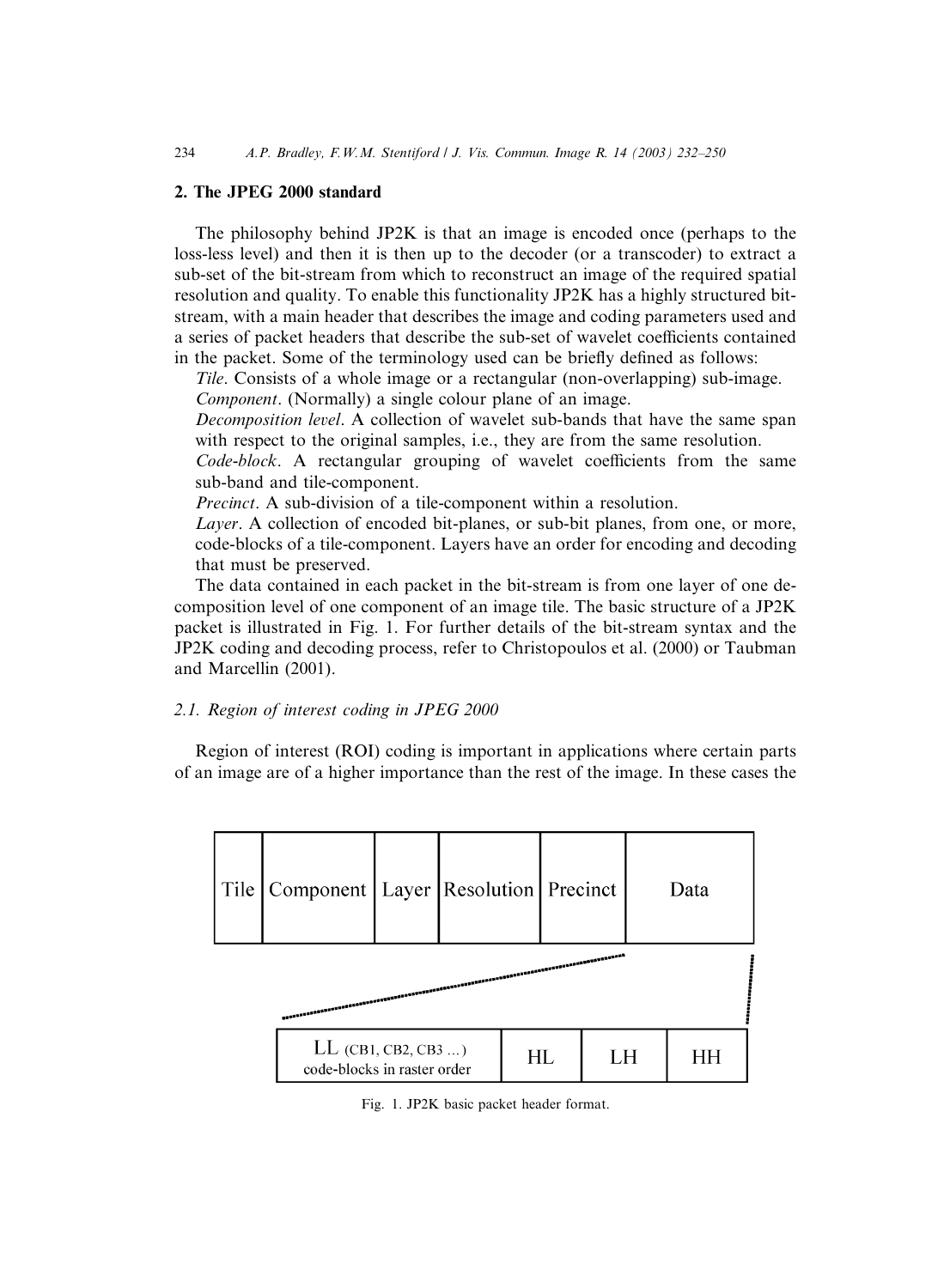ROI is decoded with higher quality and/or spatial resolution than the background. Two examples of applications that can be enhanced using ROI coding are:

- 1. Client/server applications. The server initially transmits a low quality/resolution version of an image and the client selects an area of the image as an ROI. The server then transmits only the data needed to refine (i.e., improve the spatial resolution/quality) of the ROI. This is a useful feature to offer when browsing image databases, or in tele-medicine, as it means the client need not download the whole image at the highest resolution (Santa-Cruz et al., 1999).
- 2. Facial images. When browsing a digital photography album, or talking on a video telephone, it is often the case that we are most interested in the face (or lips) of the person in the image. Using an automated face detection algorithm the face can be encoded as an ROI and therefore displayed more accurately than the background (Daly et al., 1998).

There are three mechanisms available in JP2K to encode and decode images with varying spatial quality and therefore implement ROI coding: tiling, code-block selection, and coefficient scaling. These are described and evaluated in more detail in Bradley and Stentiford (2002), however, it is worthwhile to summarise some of the results from these previous rate-distortion experiments.

When using the tiling facility of JP2K to implement ROI coding the bit-rate of each tile is effectively varied so that the ''interesting'' tiles are coded to a higher quality than ''background'' tiles. Therefore, in this mode, the ROI is effectively defined to be the sub-set of image tiles that are decoded at the highest bit-rate. This means that tiling requires no ROI shape information at the decoder, as it is simply a re-ordering of the bit-stream. Tiling also reduces the memory requirements of the discrete wavelet transform (DWT), however, this reduces the compression efficiency of the DWT (Bradley and Stentiford, 2002) and can result in visually annoying block artefacts at low bit-rates (that can only be reduced with increased decoder complexity).

Code-block selection involves parsing a JP2K bit-stream (encoded to a loss-less or visually loss-less level) and extracting the packets that contain the code-blocks required to decode the ROI. Alternatively, it can be viewed as being equivalent to having used a spatially varying distortion measure in the rate-distortion optimisation during the compression process. Code-block selection has the advantages that no ROI shape information is required at the decoder and there is no compression overhead as only bit-stream re-ordering is required. In addition, the ROI is not embedded in bit-stream and can therefore be extracted from non-ROI bit-streams, which makes it suitable for client/server applications. However, the disadvantages include that the shape of the ROI must be a sub-set of code-blocks, which at higher levels of the DWT relate to image areas of increasing size. Therefore, ROI refinement is slower than coefficient scaling and therefore may not be suitable for low bit rate applications (Bradley and Stentiford, 2002).

Coefficient scaling has the advantages that the ROI can be of arbitrary shape and the maxshift algorithm (provided in Part I of the JP2K standard (Christopoulos et al., 2000; Santa-Cruz et al., 1999)) requires no shape information to be transmitted to the decoder. In the maxshift algorithm the set of wavelet coefficients that belong to the ROI is first determined by mapping the ROI from the spatial domain to the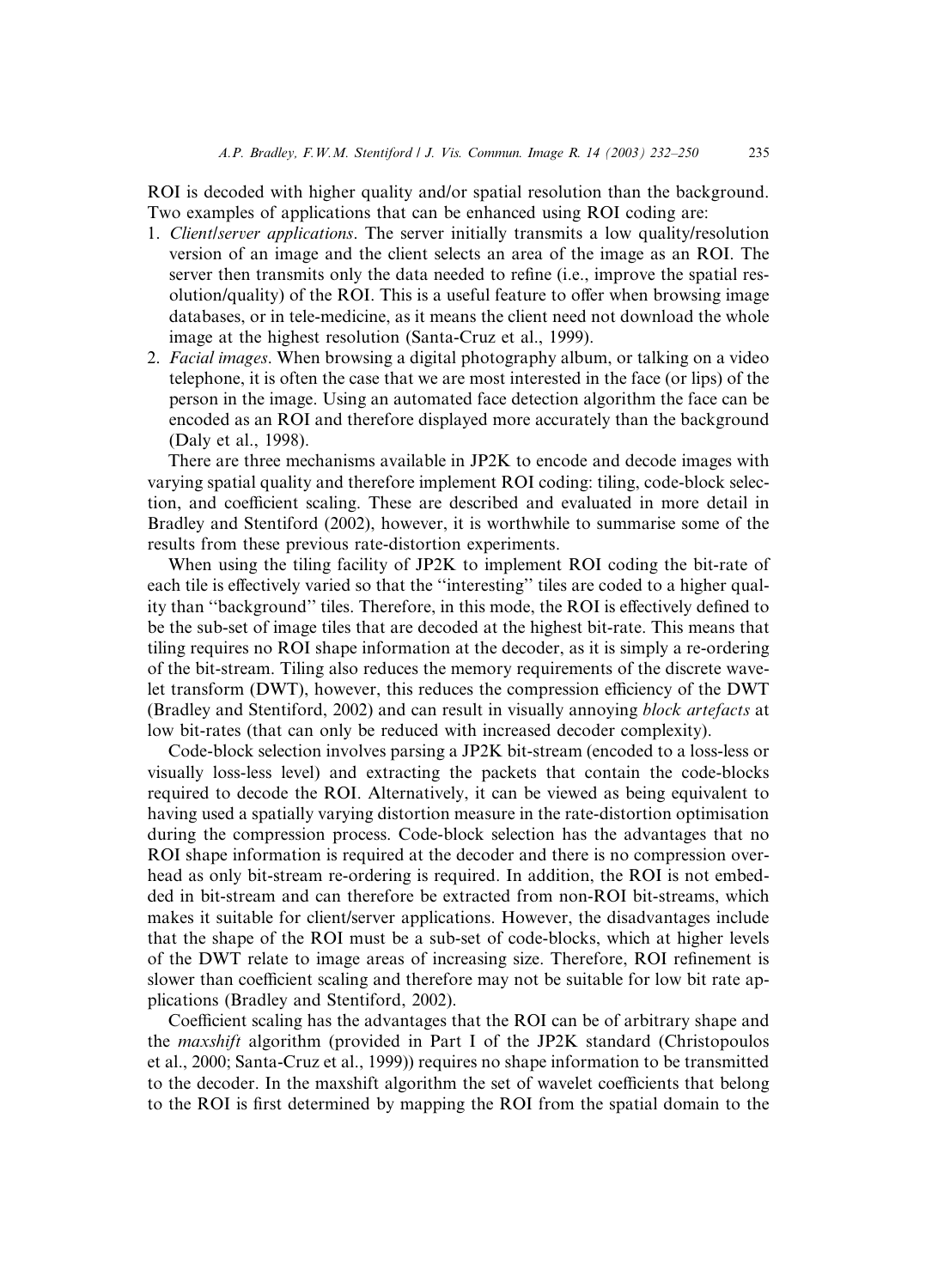wavelet domain (a process that is dependent on the wavelet filters used). Then the magnitude of the largest wavelet coefficient not contained in the ROI, i.e., in the background, is found (and put in the bit-stream) and all background coefficients are scaled down by a value just larger than this. In this way, all of the wavelet coefficients that are not part of the ROI now have a magnitude of less than one. Therefore, coefficients belonging to the background can be identified by the decoder and scaled up before the inverse DWT is applied. Disadvantages of the maxshift algorithm include a doubling of the dynamic range required during encoding and decoding and an increased coding overhead, due to code-blocks on the background/ROI boundary being coded twice (once for the ROI and once for the background). However, this overhead can be minimised by minimising the number of ROIs and ensuring that they have simple boundaries (ideally on code-block boundaries) (Bradley and Stentiford, 2002). In addition, with the maxshift algorithm there is a potential for over-coding of the ROI, as the ROI is coded to the least significant bit (LSB) before any coefficients from the background are coded (Bradley and Stentiford, 2002). However, increasing the step size of the quantiser can reduce this effect, but this results in a reduced maximum quality level for both the ROI and background. Part II of the standard allows for arbitrary bit-shifts which ameliorates this problem, but this does require the shape of the ROI to be transmitted to the decoder (Taubman and Marcellin, 2001).

Selection of the most appropriate JP2K ROI encoding method for a particular application is dependent upon a number of factors: the desired bit-rate; relative ROI/ background importance; the shape and size of the ROI; and whether the ROI is fixed or can be selected by the user (Bradley and Stentiford, 2002). For client/server applications it is essential to be able to extract any ROI from an encoded image, in which case code-block selection is the best method to use (Santa-Cruz et al., 1999). However, in the applications we will look at in this paper the ROI is known and fixed. Therefore, it is desirable to have the ROI embedded in the bit-stream using coefficient scaling. In addition, the ROI is assumed to be of primary importance and we desire to receive the ROI as early as possible in the bit-stream, which is equivalent to a low bit-rate application. Therefore, we shall use the *maxshift* algorithm provided in Part I of the standard. In addition, we shall tailor the JP2K ROI coding to our particular requirements by using: small  $(16 \times 16)$  code-blocks for fast ROI refinement; a 5 level Daubechies 9/7 wavelet transform for high compression (lossy) coding with the lowest level of the DWT defined to be part of the ROI; and an increased quantiser step size (of 0.03125 which is four times the default) to prevent ROI over-coding.

# 3. Visual attention

Visual attention is a subconscious process of the human visual system whereby when we first view a visual scene our focus of attention is drawn to certain objects in that scene. Often these objects *stand out* from the background by being *different* to the background or by being familiar and recognisable. The physiological and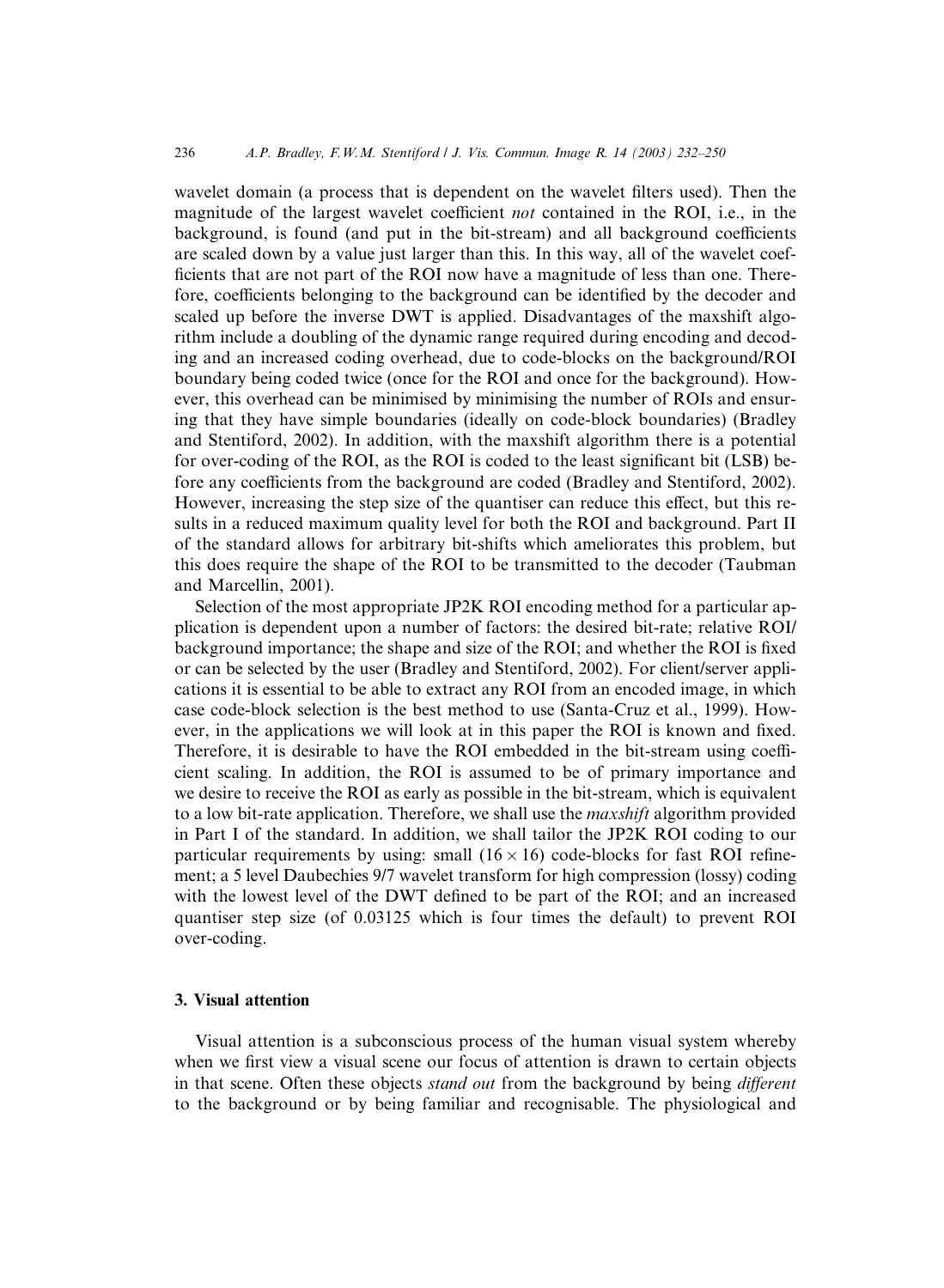psychological processes of human VA are not fully understood, however, there are a number of phenomena that are known to draw our attention in a scene, e.g., movement, shape, colour, or contrast in relation to the background (Stentiford, 2001b). If we can reliably predict where VA will be first drawn to in an image then it makes sense to code these areas first in a progressive bit-stream or alternatively to code these areas with increased spatial resolution/quality (Stentiford, 2001a). Face detection can be seen as a specific example of VA, although it does rely on higher level visual processing not normally explicitly modelled in VA algorithms.

The VA algorithm used in this work is based upon the dissimilarity between neighbourhoods in an image (Stentiford, 2001b). The algorithm is based upon an evolutionary process in which randomly generated neighbourhood constructs are tested and retained according to their discriminatory performance (Stentiford, 2001a). Pixels that are surrounded by novel structures are distinguished from those that are in neighbourhoods that have many similar counterparts elsewhere in the image. Populations of individual pixels or neighbourhoods are evolved that characterise the regions of interest in an image. In this way, the method is able to avoid the exclusion of whole categories of sub-images by the constraints of specific analysis rules or the use of pre-ordained templates. When an image is input into the algorithm a VA map image is produced that defines the VA associated with each pixel in the input image (on a scale [0,1]).

# 3.1. Visual attention for region of interest coding

As was demonstrated in the previous rate distortion experiments (Bradley and Stentiford, 2002), it is important to reduce the overhead associated with the maxshift algorithm in order to ensure maximum coding efficiency. This can be achieved by:

- 1. Ensuring the ROI is <1/4 of the area of the whole image, which ensures that there is a visible improvement in the ROI quality compared to the background.
- 2. Reducing the number of regions of interest (to two or less).
- 3. Ensuring region boundaries are reasonably regular (smooth).

The last two constraints ensure that the overhead associated with maxshift ROI coding is minimised as this minimises the number of code-blocks that contain coefficients from both the ROI and the background.

The VA map produced in Stentiford (2001a,b) can be complex and highlight numerous small regions. In order to reduce the number of regions and also merge adjacent regions, further processing is therefore required. Fig. 2 shows a flow chart of the processing undertaken to reduce the VA map to a single elliptical ROI and Fig. 3 shows the further processing undertaken to find two elliptical regions of interest if the single ROI is found to be unsuitable for effective coding.

The operations illustrated in Fig. 2 are described as follows: First, the VA map is morphologically filtered so as to reduce, or remove, small regions of VA that may be due to noise or isolated edges in the original image. This is done using grey-level morphology, specifically an opening operation (i.e., an erosion followed by a dilation, see Gonzalez and Woods (1993) for details) with an approximately circular structuring element of initial size of  $5 \times 5$  pixels.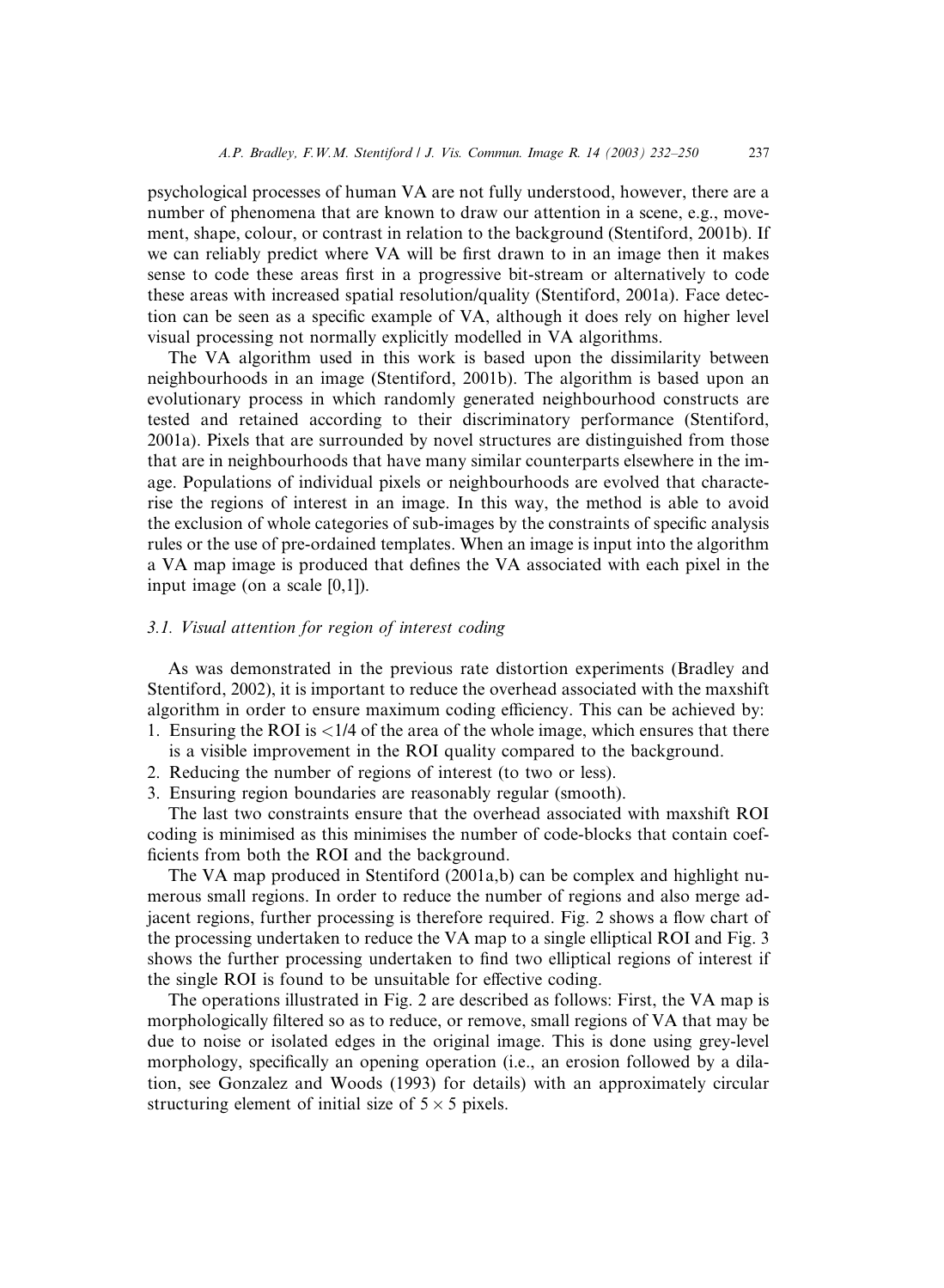

Fig. 2. Flow chart to convert the VA map to a single elliptical ROI.

Second, the VA image is converted to binary by thresholding the cleaned greylevel VA map. Currently a global threshold of 0.7 is used, a level that is thought to be appropriate as it only keeps truly interesting pixels and therefore minimises the size of the resultant ROI. Also note that it was found that performing the morphological filtering followed by thresholding the image to binary was more stable to variations in the free parameters (i.e., size of the structuring element and selected threshold level) than converting the image to binary and then performing binary morphological filtering.

Third, the mean and covariance of the  $(x, y)$  locations of all of the remaining nonzero pixels in the VA map are calculated. An ROI image of the same size as the original image is then generated containing a normalised Gaussian function, centred at the pixel location specified by the mean and with a spread specified by the covariance of the remaining non-zero pixels. This image is then thresholded (at a value of  $p = 0.005$ , so that the elliptical ROI contains virtually all of the remaining interesting pixels) to give a binary image containing an ellipse centred and oriented so as to represent the ROI in the image. Further, processing is then undertaken to ensure that the area of the ROI is not too large  $(>25\%$  of the image area) or too small  $(<1\%$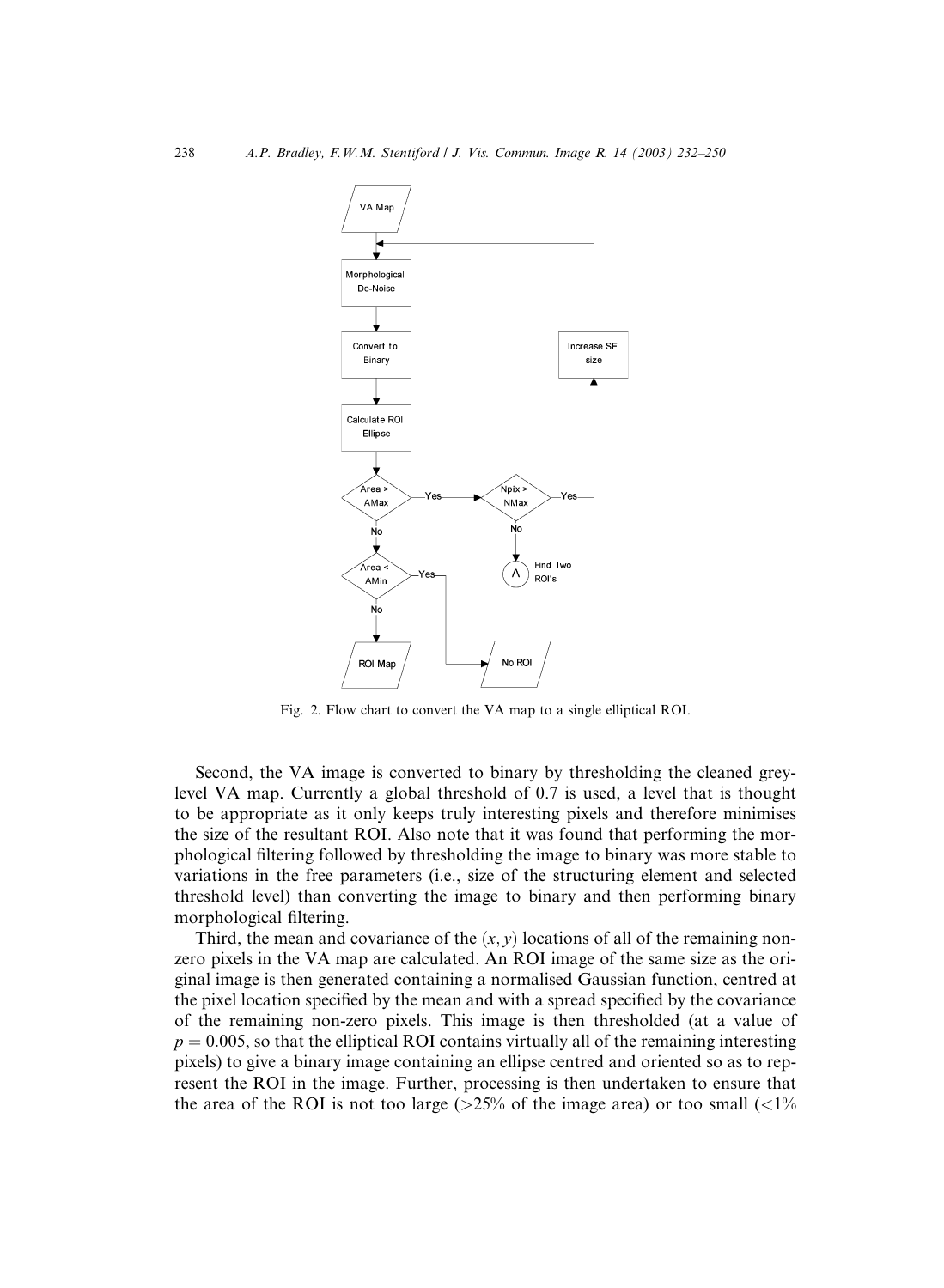

Fig. 3. Flow chart of further processing required for two ROI ellipses.

of the image area). If the ROI is too small it is ignored and no ROI coding is used. If the ROI is too large, the number of non-zero pixels in the VA map is checked to ensure that the computational burden of the following clustering algorithm is acceptable (in the current implementation the maximum number of pixels that can be clustered is fixed at 1500). If there are too many non-zero pixels in the VA map the diameter of the structuring element used in the morphological filtering is increased by one (i.e., initially from 5 to 6 pixels) and the original VA map is filtered and thresholded again. If there are an acceptable number of non-zero pixels in the processed VA map then it is further analysed in an attempt to find two regions of interest with a combined area  $\langle 25\%$  of the image area. This process is illustrated in Fig. 3 and described in more detail below.

The previous processing attempted to fit a single elliptical ROI to the processed VA map. If successful, this is the most desirable outcome, as the overhead associated with coding a single ROI in the JP2K bit-stream will be minimized. However, if the ROI found is too large to be coded as a single ROI, there is a possibility that it can be efficiently coded as two ROI ellipses. In order to test this hypothesis it is necessary to perform cluster analysis on the remaining non-zero pixels in the processed VA map to see if they can be considered to form two clusters. Note, it is possible to extend this processing to find three or more clusters, however, the overhead associated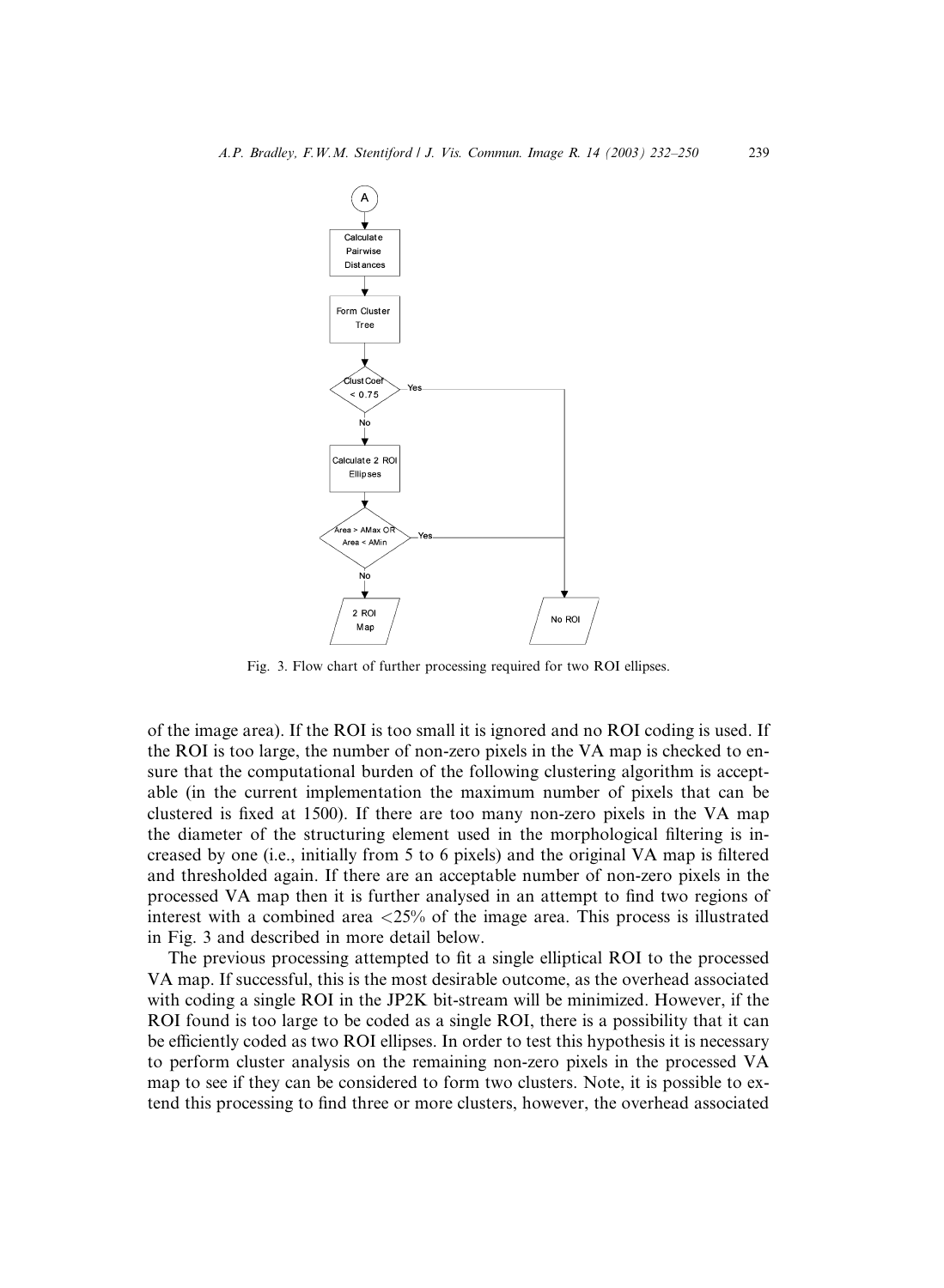with the ROI coding will increase and it will become increasingly difficult to produce an image of superior visual quality.

First, the Euclidean distance, in  $(x, y)$  space, between each pair of non-zero points in the VA map is calculated and stored as a distance matrix. Note, that if there are  $m$ non-zero points in the VA map there are  $m \cdot (m-1)/2$  pairs of points, i.e., distances in the matrix. Therefore, with the limit ( $N_{\text{max}} = 1500$ ) set in Fig. 2 there will be a maximum of around 1 million distances to analyse, a large, but not unreasonable, number.

Once the distance matrix has been calculated, pairs of non-zero pixels in the VA map are grouped into a binary, hierarchical cluster tree based on the distances between them. In this way, the most similar pairs of pixels are linked together first, being replaced with their mean location so that clusters of clusters can form The Mathworks Inc. (1999). Once the cluster tree has been formed the cophenetic correlation coefficient, shown in Eq. (1), is calculated. This compares the distances in the cluster tree to the original pair-wise distance data

$$
c = \frac{\sum_{i < j} (Y_{ij} - y)(Z_{ij} - z)}{\sqrt{\sum_{i < j} (Y_{ij} - y)^2 \sum_{i < j} (Z_{ij} - z)^2}}.
$$
\n<sup>(1)</sup>

In Eq. (1)  $Y_{ij}$  is the distance between objects i and j in Y (the distance matrix),  $Z_{ij}$  is the distance between objects i and j in  $Z$  (the hierarchical cluster tree), and y and z are the averages of Y and Z, respectively. A cophenetic coefficient above a threshold value of 0.75 indicates that the cluster tree is a reasonably accurate representation of the distance data. A cophenetic coefficient below this value indicates that the nonzero pixels are probably evenly spread over the image and so do not form appropriate clusters. Therefore, it can be concluded that there are no valid multiple ROI clusters, and the original ROI found (which was too large) is likely to be the only valid cluster. Note, that as we are only attempting to find two clusters if a single cluster produces an ROI that is too large, the specific clustering algorithm used is relatively unimportant and most commonly used clustering algorithms will produce similar results. The binary, hierarchical cluster tree used here was selected because of its conceptual simplicity, wide spread use, and theoretical basis. The operation of the proposed algorithm is further illustrated below with the aid of example image containing two regions of interest.

#### 3.2. An illustrated example

Fig. 4 shows an example of the original cycles image and its associated (grey-scale) VA map. Note how the cycles VA map contains a large number of areas with high VA, including those associated with the horizon and bushes in the background. These areas are probably not as visually important as the two cyclists and certainly could not be efficiently coded as a JP2K ROI.

The VA map after the grey-level opening and binary thresholding is shown in Fig. 5. It can be seen that the morphological filter has reduced the VA associated with the background objects as they tend to be small, isolated areas and so are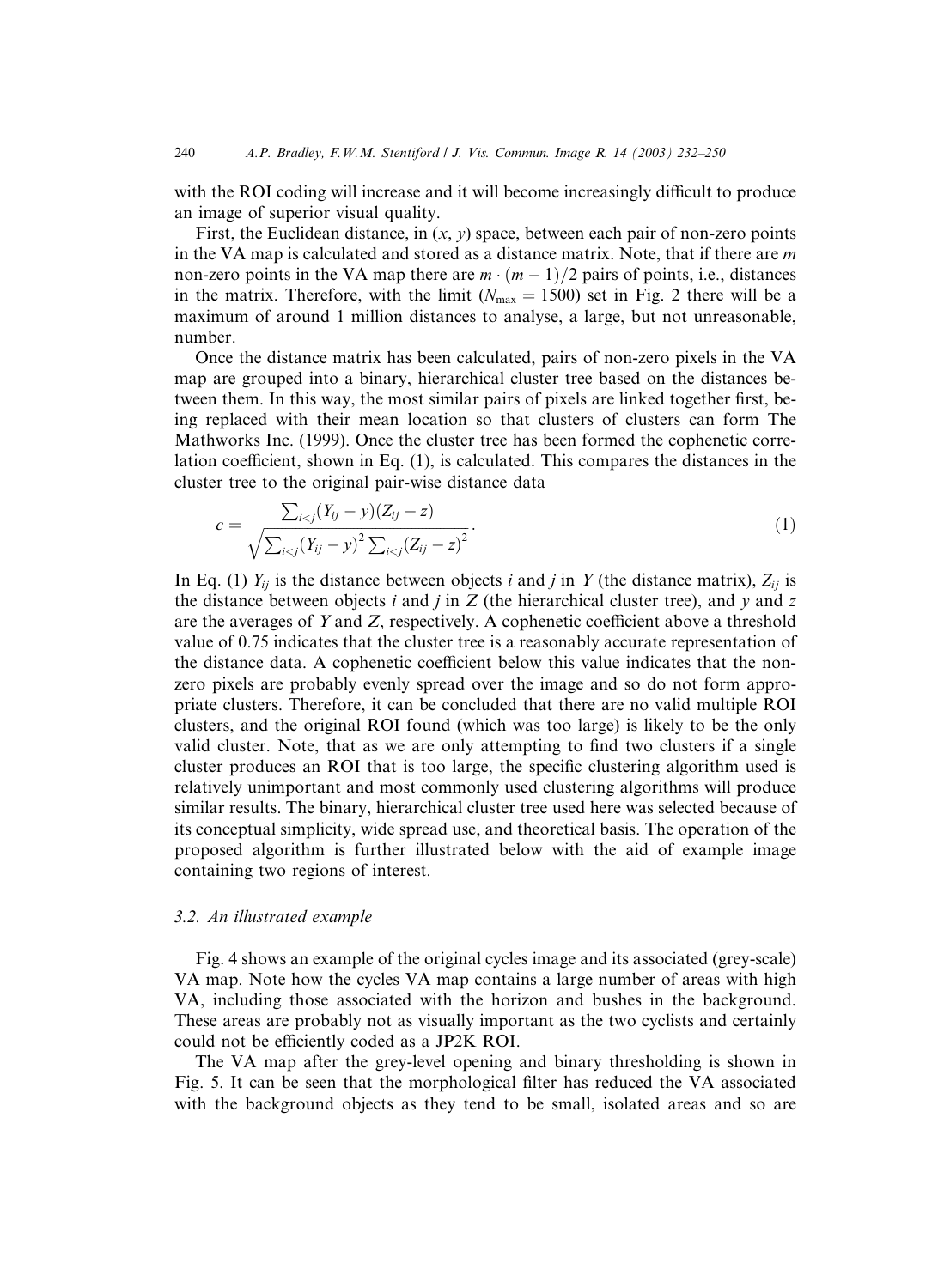

Fig. 4. Cycles image and VA map.



Fig. 5. VA map after morphological opening and thresholding.

not supported by the morphological structuring element. After the thresholding operation the remaining non-zero pixels are primarily associated with the main regions of interest in the image, i.e., the two cyclists.

Fig. 6 shows the ellipse formed from the mean and covariance of all of the nonzero pixels remaining in the image. This ROI has an area  $>25\%$  of the total image area and so clustering is performed on the non-zero pixels. The two main clusters found using the hierarchical binary cluster tree are also shown in Fig. 6.

The ROI ellipses formed using the mean and covariance of each of the two clusters of non-zero pixels are shown in Fig. 7 and have been overlaid on the original image to illustrate the accuracy of the technique in this case. It can be seen that the two ROI ellipses found are a good representation of the cyclists in the original image and they should be effectively coded as two regions of interest by JP2K.

Fig. 8 shows the cycles image, coded at 1 bpp, using both the default JP2K (left) and JP2K with the ROI found using the proposed VA post-processing algorithm



Fig. 6. Single ROI and two clusters of VA non-zero pixels.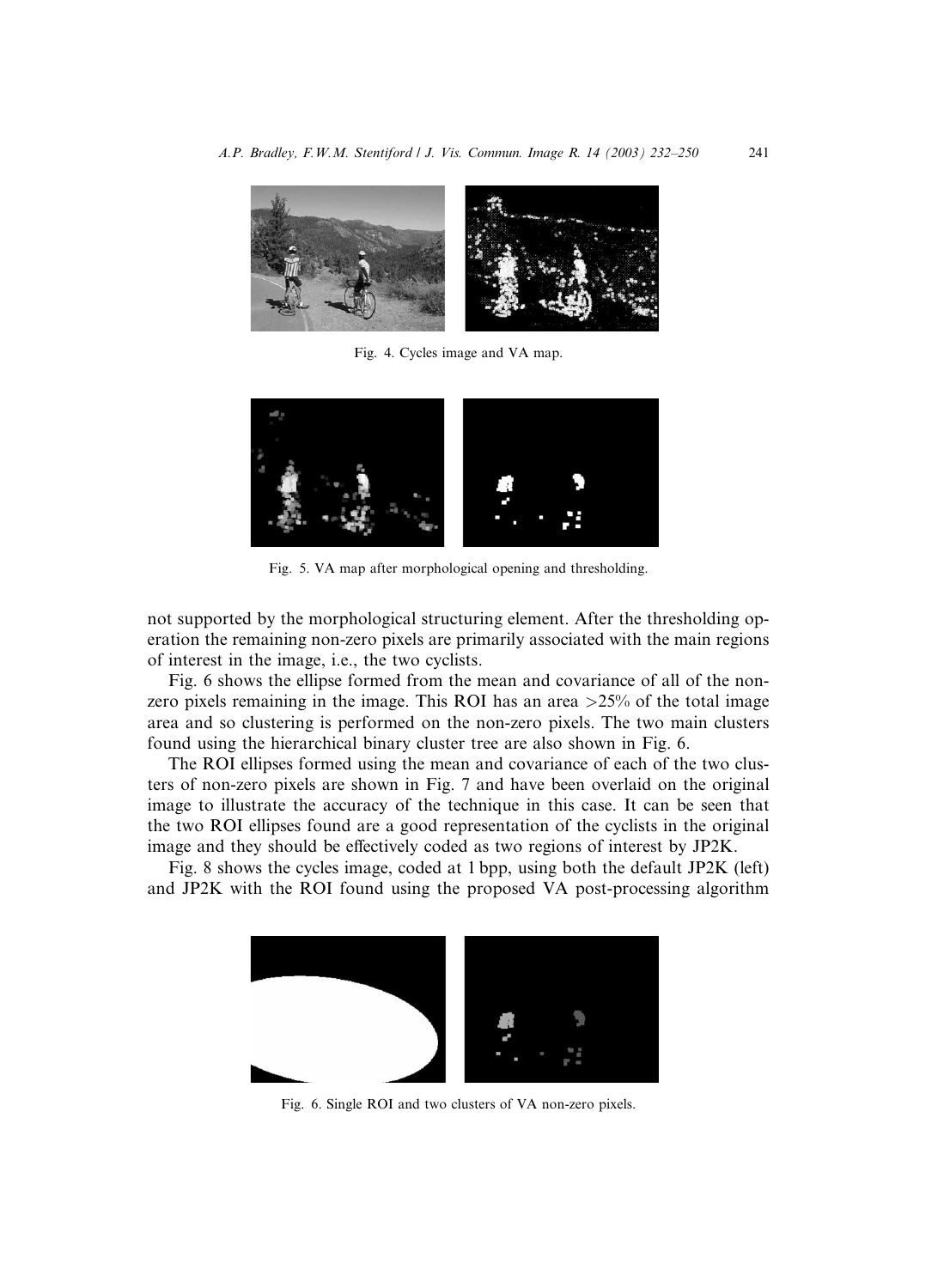

Fig. 7. Two ROI image and superimposed on the original image.



Fig. 8. Comparison of JP2K and VA ROI coding on the cycles image (1 bpp).

(right). It can be seen that there is an improvement in image quality centred on the ROI (the cyclists), although this is achieved at the expense of reduced quality (i.e., blurring) in the background of the image. In order to determine whether the overall perceived quality of the VA ROI images is superior to that of those coded using conventional JP2K (at a number of bit-rates) a formal visual trial is undertaken.

#### 4. Visual trial

The visual trial is based upon six images, namely: boat, cycles, beach, helicopter, land, and road sign. These images were chosen to have a reasonably varied content, whilst still containing one or two primary objects that could be considered to be more important (visually interesting) than the background. As one of the potential applications for this technology is 3G multi-media mobile communications the images are low resolution (between  $284 \times 214$  and  $640 \times 480$  pixels) and of commercial quality (i.e., JPEG compressed). The images selected for the visual trial are not intended to be representative of any particular potential application, but were chosen solely to judge the efficacy of VA ROI coding in JP2K. Fig. 9 shows the original boat image, its VA map, and the resultant ROI ellipse. The resultant ROI does not wholly enclose the boat, mainly capturing the mast of the yacht, but successfully ignores the mountain skyline and clouds highlighted by the VA algorithm.

Fig. 10 shows the original beach image, its VA map, and the resultant ROI ellipse. The proposed VA ROI algorithm correctly highlights the people on the beach as the primary ROI, despite the fact that the VA algorithm did not highlight the t-shirt of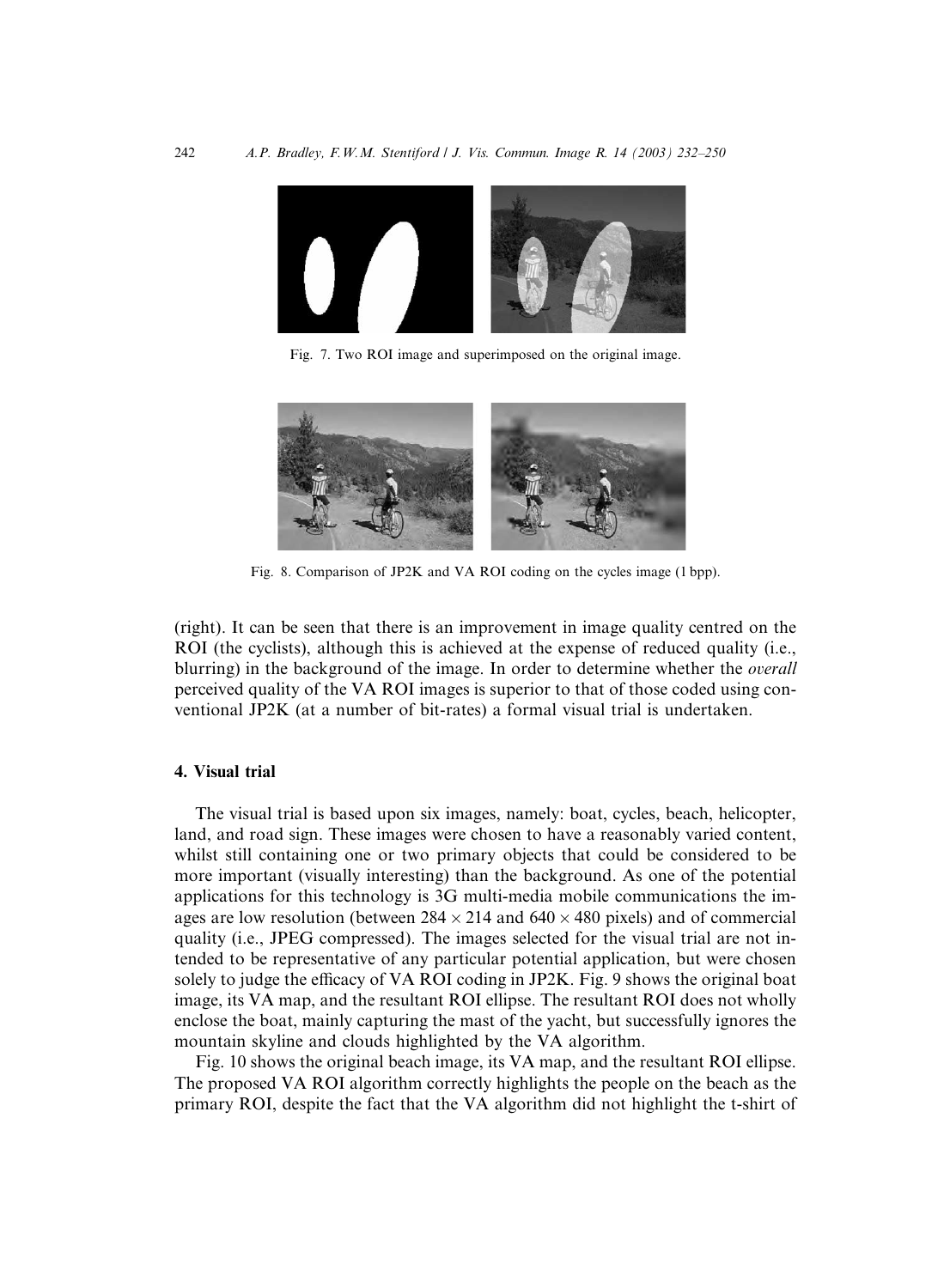

Fig. 9. Boat image, VA map, and VA ROI.



Fig. 10. Beach image, VA map, and VA ROI.

the main person (presumably because of its similarity in colour to the background sand).

Figs. 4–7 show the cycles image and associated VA maps and the resultant ROI ellipses. Fig. 11 shows the original helicopter image, its VA map, and the resultant ROI ellipse. It correctly highlights the helicopter as the primary ROI, ignoring the VA associated with the mountain skyline, which has a boundary too complex to be reliably coded as a JP2K ROI.

Fig. 12 shows the original land image, its VA map, and the resultant ROI ellipse. The VA ROI algorithm highlights the waterline as the primary ROI.

Fig. 13 shows the original road sign image, its VA map, and the resultant ROI ellipse. It shows that the proposed algorithm correctly highlights the road sign as the primary ROI, ignoring the isolated VA associated with the bushes in the background.



Fig. 11. Helicopter image, VA map, and VA ROI.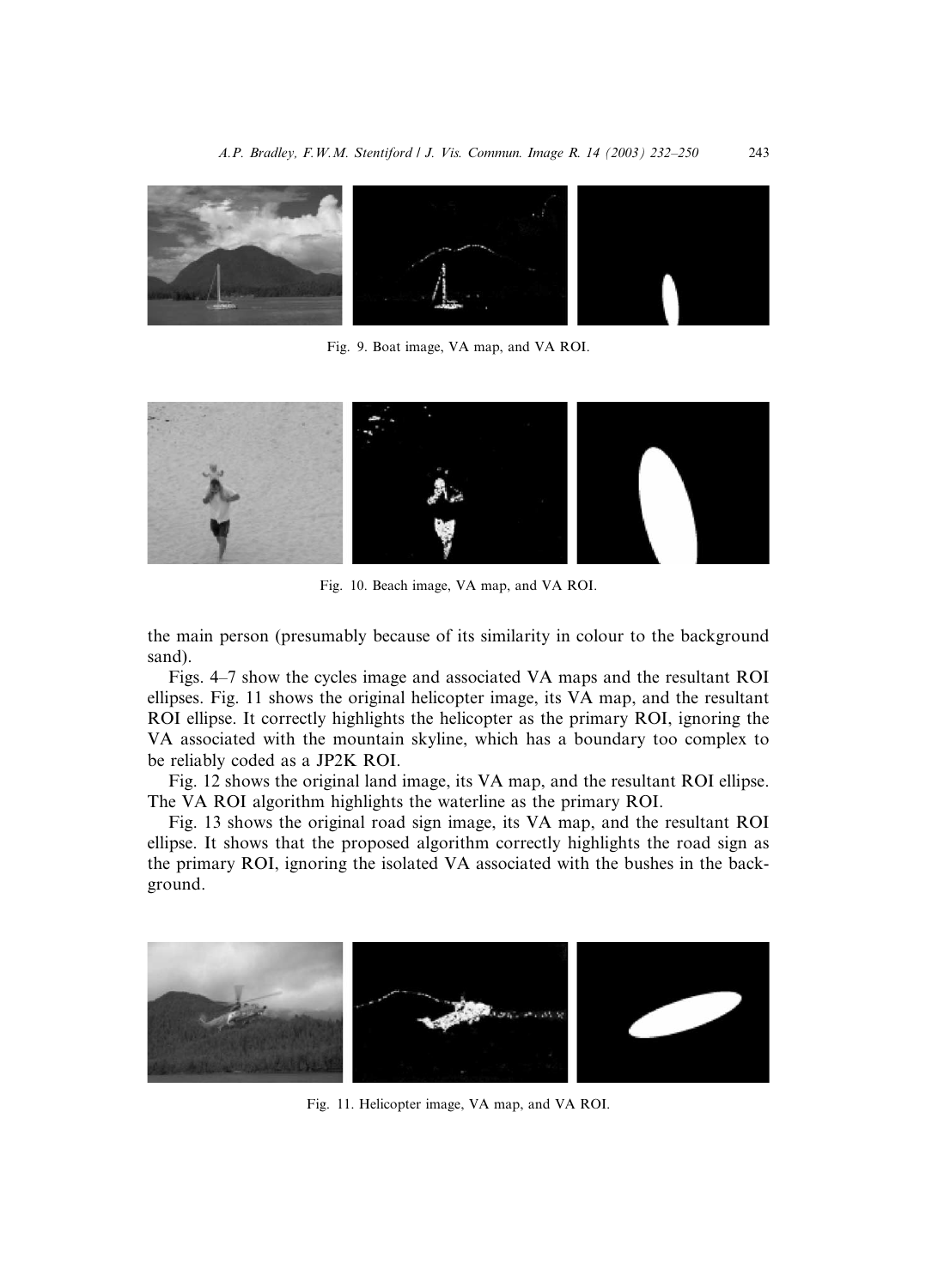

Fig. 12. Land image, VA map, and VA ROI.



Fig. 13. Road sign image, VA map, and VA ROI.

# 4.1. Experimental methodology

The purpose of the visual trial is to directly compare images encoded to a specified bit-rate using standard JP2K and JP2K ROI coding where the ROI is determined using the proposed VA ROI algorithm. The comparisons are made at four logarithmically spaced bit-rates (and hence varying image qualities) of 0.125, 0.25, 0.5, and 1 bits per pixel (bpp). A two alternative forced choice (2AFC) methodology was selected because of its simplicity, i.e., the observer views the two images and then selects the one preferred, and so there are no issues with scaling opinion scores between different observers (Eckert and Bradley, 1998). There were ten observers (8 male and 2 female) all with good, or corrected, vision and all observers were non-experts in image compression. The viewing distance was approximately 40 cm (i.e., a normal PC viewing distance) and the image pairs were viewed one at a time in a random order. The observer was free to view the images multiple times before making a decision, however a buzzer sounded after 20 s to indicate that they should make a decision. In addition, a blank mid-grey image was shown between each image (for 2 s) to prevent observers switching between the two images to find insignificant differences. Each image pair was viewed twice, giving  $(6 \times 4 \times 2)$  48 comparisons, which means that each observer took approximately 10 min to view all of the images. Images were viewed on a 12.1 in. Thin Film Transistor (TFT) Display in a darkened room (i.e., daylight with drawn curtains). The test images were displayed on a mid-grey background to a maximum size of  $410 \times 600$  pixels. Prior to the start of the visual trial all observers were given a short period of training on the usage the visual trial software and they were told to select they image they preferred assuming that it had been downloaded over the internet or wireless network.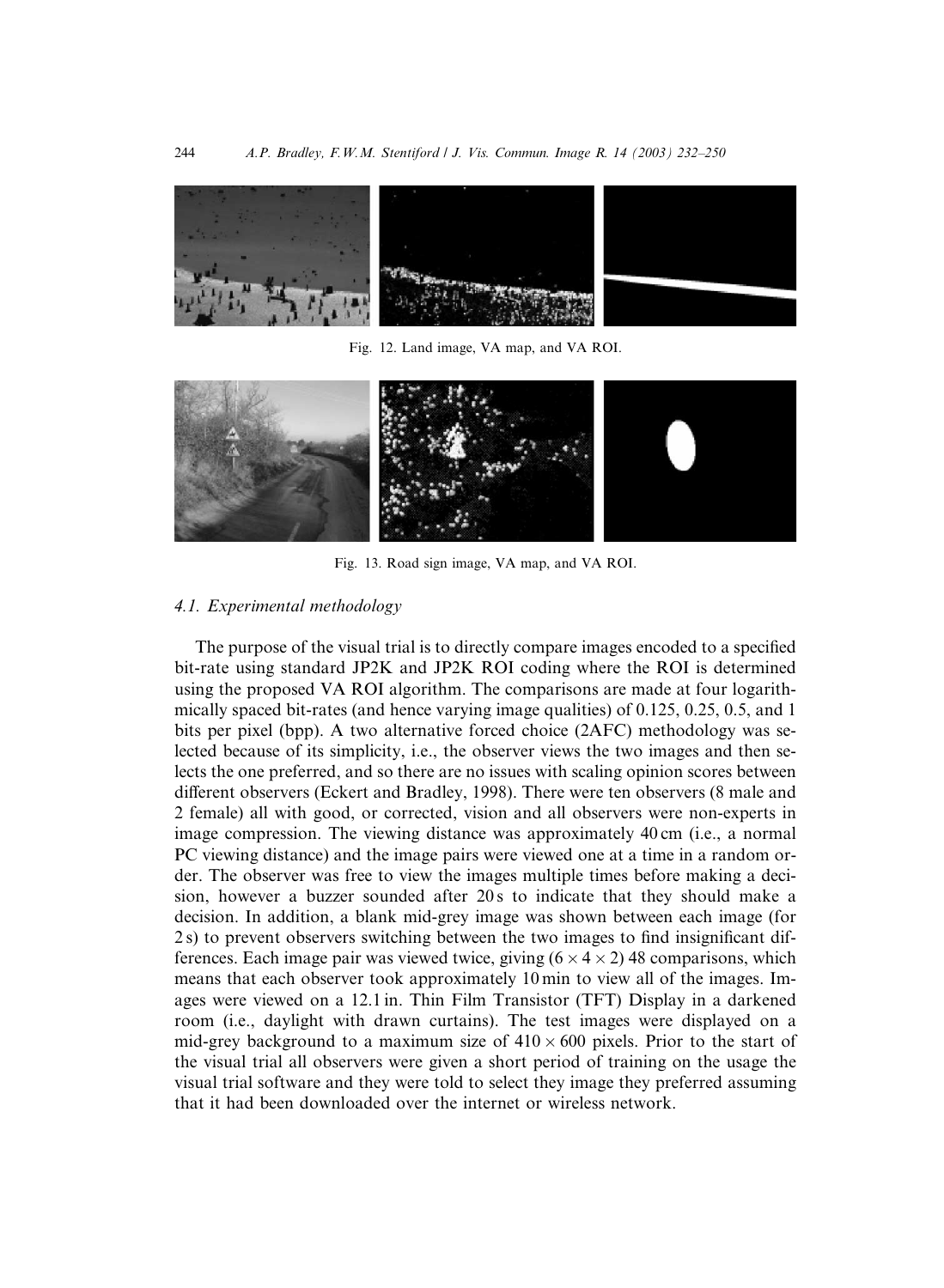# 5. Results

Table 1 shows the overall preferences, i.e., independent of (summed over) image and bit-rate, for standard JP2K and VA ROI JP2K coding. Table 1 also shows the standard errors associated with the preferences assuming a Gaussian approximation to the Binomial distribution. From Table 1 it can be seen that standard JP2K is preferred over VA ROI JP2K approximately 65% of the time. This shows that standard JP2K produces good quality images over a wide range of bit-rates and indicates that VA ROI coding may not be suitable as a general-purpose image coding technique.

Table 1 Overall preferences (independent of image and bit-rate)

| Method      | Preferences | Standard error |
|-------------|-------------|----------------|
| JP2K        | 31)         | $\pm 12.3$     |
| VA ROI JP2K | 169         | $+12.3$        |



Fig. 14. JP2K (left) and VA ROI JP2K (right) preferences on the boat, cycles, and beach images at 0.125 (1), 0.25 (2), 0.5 (3), and 1 bpp (4).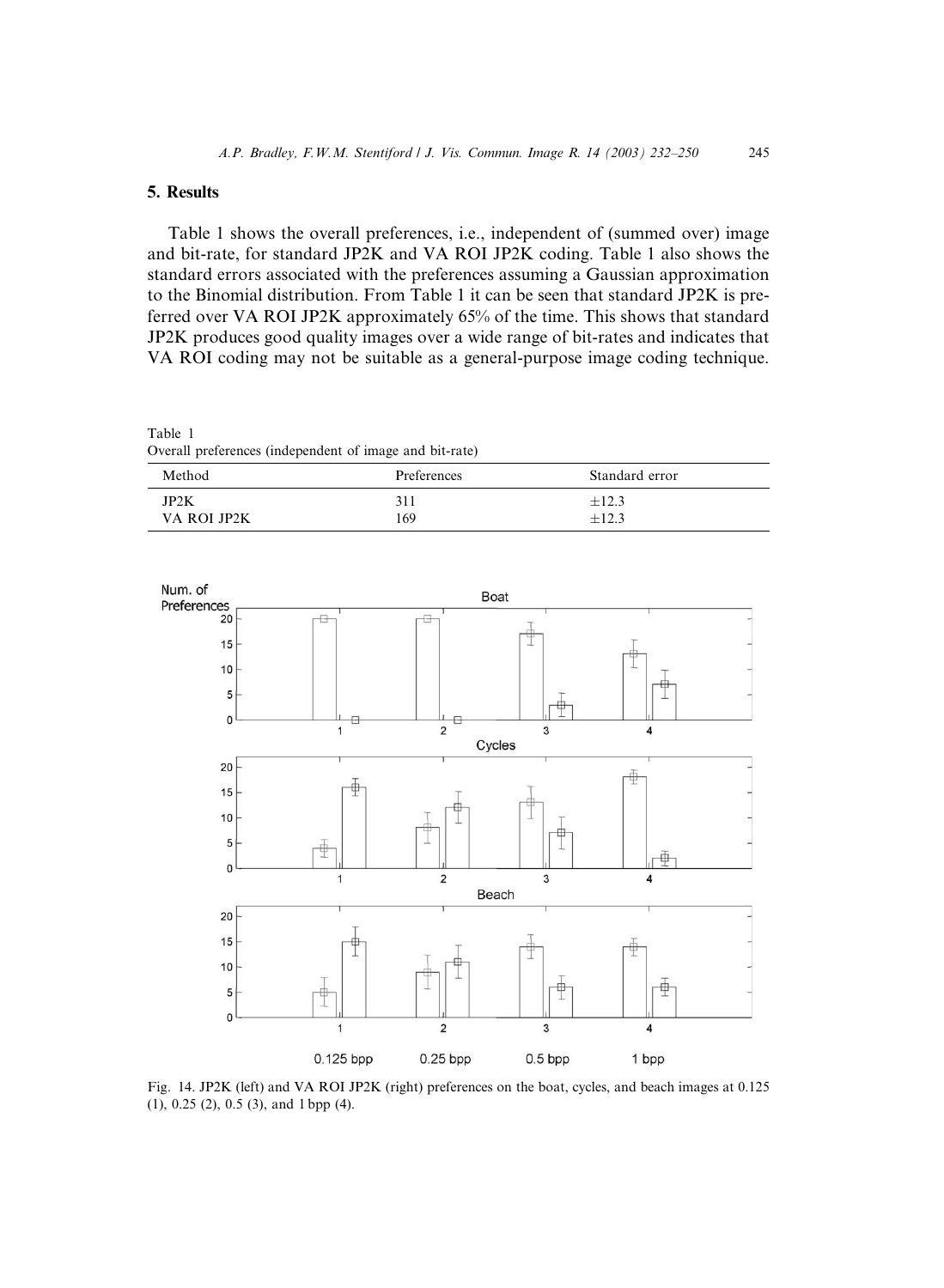Therefore, we will have to examine the results in more detail to identify the conditions to which the VA ROI JP2K coder is best suited.

Figs. 14 and 15 show the individual preferences for each image at each bit rate. Standard JP2K is shown with red standard error bars (on the left) whilst VA ROI JP2K is shown with blue standard error bars (on the right). From Figs. 14 and 15 it can be seen that there is a large variation in preferences across each of the images in the test set. The second, and more important, trend that can be observed in Figs. 14 and 15 is an increase in preferences for VA ROI JP2K as the bit-rate decreases. This trend is perhaps better highlighted in the lower graph of Fig. 16, which shows preferences at each bit-rate, independent of image. At the lowest bit-rate tested (0.125 bpp) the preferences for VA ROI JP2K are 68, with a standard error of  $\pm$ 5.8, and 52 ( $\pm$ 5.8) for standard JP2K. This indicates a clear preference for the proposed method at this bit-rate. Note, the slight decrease in preferences for standard JP2K at 1 bpp, compared to 0.5 bpp, is due to the two methods producing image that look increasingly similar as the bit-rate increases. Therefore, preferences between the two methods will tend to random (50/50) selection.



Fig. 15. JP2K (left) and VA ROI JP2K (right) preferences on the helicopter, land, and road sign images at 0.125 (1), 0.25 (2), 0.5 (3), and 1 bpp (4).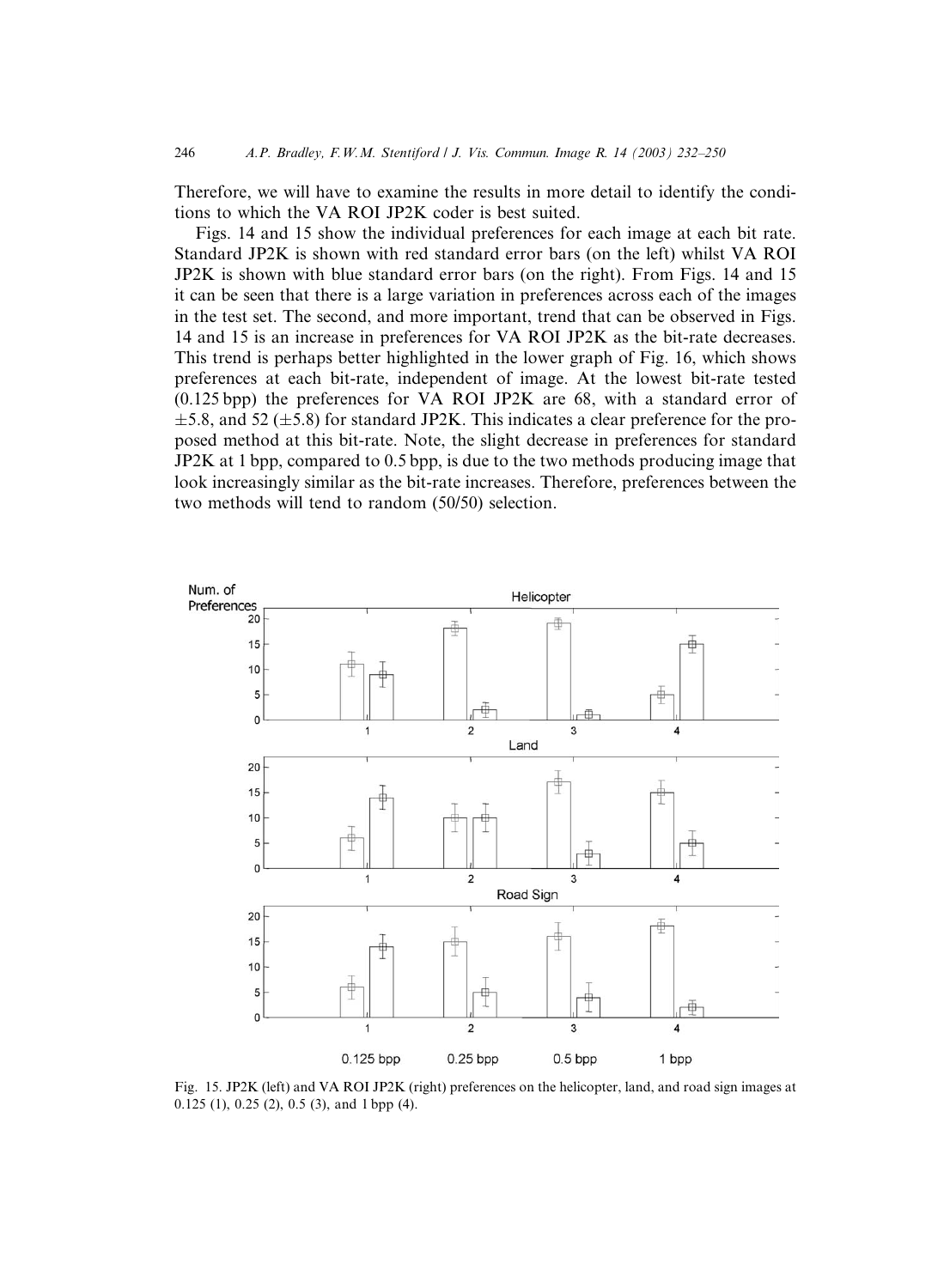

Fig. 16. JP2K (left) and VA ROI JP2K (right) preferences for each image (independent of bit-rate) and preferences at each bit-rate (independent of image).

# 6. Discussion

As illustrated in Figs. 14–16, there are two main sources of variation that can explain the differences in preferences: variation with image and variation with bitrate (variation with observer being indicated by the standard errors in the results). The variation across the images in the test set shows that for an image that has an ROI and a background of little importance, such as the beach image, the ROI coding works well. However, for an image that has an ROI and also some visually important contextual details in the background, such as the boat image, the ROI coding works less well.

The increase in preferences for the VA ROI coding as bit-rate decreases, illustrated in Fig. 16, is the most significant and consistent effect observed in the visual trial (being apparent in 5 of the 6 images in the test set). As shown in Fig. 17 (for the cycles and road sign images) at low bit-rates  $( $0.25$  bpp)$ , having the ROI encoded first in the bit-stream can significantly improve the visual quality of the ROI compared to standard JP2K. In addition, the background (non-ROI) areas are not of significantly poorer visual quality and are often of preferable quality as they contain less wavelet artefacts. At the low bit-rates the background regions tend to contain only coefficients from the lowest level of the wavelet transform rather than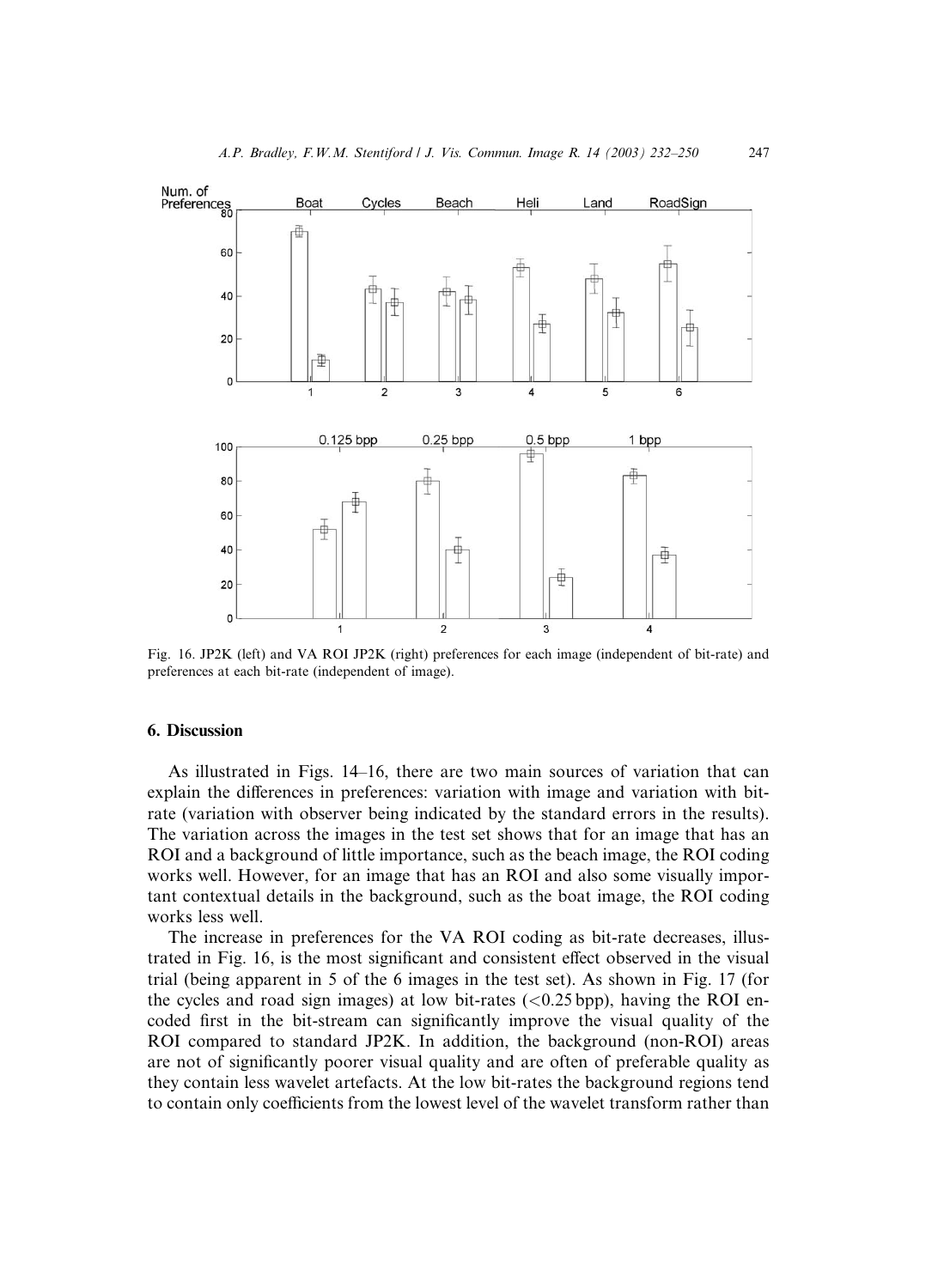

Fig. 17. JP2K (left) VA ROI JP2K (right) at 0.125 bpp on road sign and cycles.

sporadic coefficients from higher levels of the DWT (as in standard JP2K). This results in a background that is uniformly blurred, which is often preferable to a less blurred background, which also has wavelet artefacts.

At the higher bit-rates (>0.25 bpp), as shown in Fig. 18, the ROI is often not of significantly better visual quality than standard JP2K. This combined with the fact that the background areas are often more blurred and pixelated than standard JP2K results in lower preferences. This effect should come as no surprise as once the ROI is coded to a visually acceptable level it takes a significant number of bit refinements (the least significant bits) to get a visible improvement in image quality. This effect is also compounded by the limited resolution and quality of the original images. However, this effect would have applied equally to both compression techniques and so cannot fully explain the observed results. In addition, because small code-blocks were used at all bit-rates for the VA ROI coding (16  $\times$  16 compared to 64  $\times$  64) there is a reduced compression efficiency which is particularly apparent at the higher bit-rates (Bradley and Stentiford, 2002).

Another important reason for the reduction in preferences at bit-rates  $>0.25$  bpp is due to the inherently uneven image quality in the majority of ROI coded images. This results in images that do not appear *natural* as the ROI is in sharp focus, whilst the background is blurred. A more gradual change in image quality between ROI and background would, however, increase the size of the ROI having a negative impact on ROI coding efficiency.

There is also an anecdotal explanation for the reduction in preferences at bit-rates  $>0.25$  bpp by considering the rule of thumb that to observe a significant increase in the visual quality of an image you have to (approximately) double the bit-rate. This means that the ROI has to be coded to twice the bit-rate to observe a significant improvement in perceived visual quality. Therefore, if we assume the ROI is 1/4 of the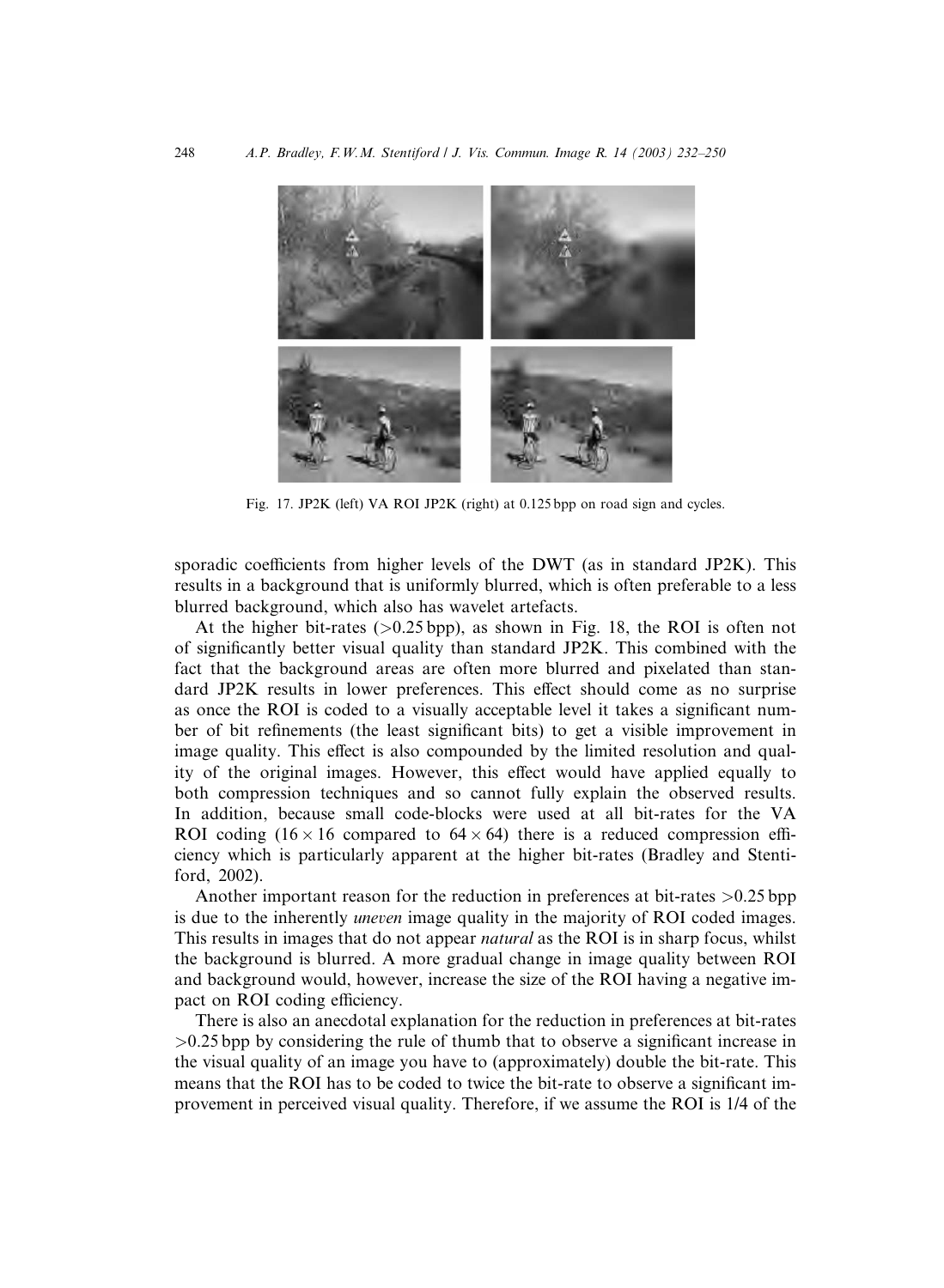

Fig. 18. JP2K (left) VA ROI JP2K (right) at 1 bpp on road sign and cycles.

image area, then to code an image to the same (target) bit-rate as standard JP2K, the background must be coded to half the target rate so as to allow the ROI to be coded at twice the target rate. For example, if the target bit-rate is 0.25 bpp, then we can either code to this bit-rate using standard JP2K, or code the ROI to 0.5 bpp and the background to 0.125 bpp using JP2K ROI coding (giving an overall bit rate of 0.22 bpp). Therefore, at a given bit-rate, for the ROI to be coded to appear significantly better than standard JP2K the background must be coded so as to appear significantly worse. The only exception to this rule observed in the visual trial was at the lowest bit-rate (0.125 bpp) when compression artefacts also play an important role. Therefore, at bit-rates greater than 0.25 bpp the increase (if any) in quality of the ROI does not compensate for the decrease in background quality when observers judge overall image quality.

## 7. Conclusions

The proposed VA ROI algorithm has been shown to find the primary region(s) of interest in each of the images in the test set. The algorithm produces an image containing up to two ROI ellipses suitable for maxshift coding in JP2K. If no ROI suitable for JP2K coding is found then it defaults to conventional coding. The proposed algorithm is conceptually simple and, like the VA algorithm upon which it is based, requires no a priori or high-level knowledge. Results from the visual trial indicate an overall preference for standard JP2K independent of image and bit-rate. However, the proposed VA ROI coding method was preferred at the lowest bit-rate tested  $(0.125$  bpp). This indicates that, when observers judge *overall* image quality, it is only at this bit-rate that the visible increase in quality of the ROI more than compensates for the decrease in quality of the background.